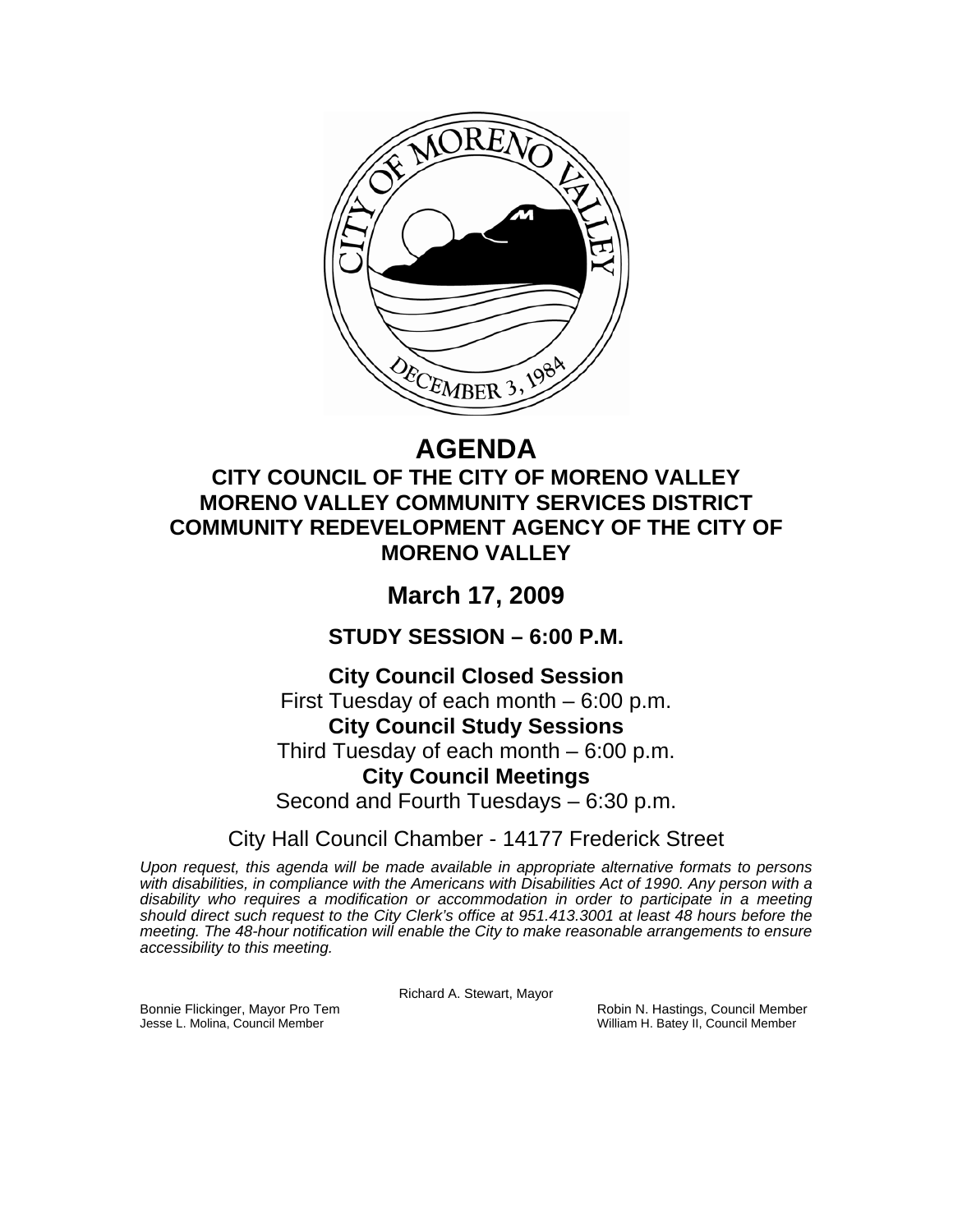#### **AGENDA**

#### **CITY COUNCIL OF THE CITY OF MORENO VALLEY MORENO VALLEY COMMUNITY SERVICES DISTRICT COMMUNITY REDEVELOPMENT AGENCY OF THE CITY OF MORENO VALLEY**

#### **STUDY SESSION - 6:00 PM MARCH 17, 2009**

#### **CALL TO ORDER**

#### **PLEDGE OF ALLEGIANCE**

**INVOCATION** 

**ROLL CALL** 

#### **INTRODUCTIONS**

#### **PUBLIC COMMENTS ON MATTERS UNDER THE JURISDICTION OF THE CITY COUNCIL**

There is a three-minute time limit per person. Please complete and submit a BLUE speaker slip to the City Clerk. All remarks and questions shall be addressed to the presiding officer or to the City Council and not to any individual Council Member, staff member or other person.

#### **SPECIAL ORDER OF BUSINESS**

- 1. RDA Bond Issue Improvement Project at the Moreno Valley Auto Mall (Economic Development Department/15 Min.)
- 2. Residential Parking Permits on Loraine Terrace (Batey/Molina/10 Min.) ❖
- 3. Review of Possible Developers for an Affordable Housing Project on the RDA Property at the Northeast Corner of Alessandro Boulevard and Day Street (Economic Development Department/15 Min.)
- 4. City Council Requests and Communications

(Times shown are only estimates for staff presentation. Items may be deferred by Council if time does not permit full review.)

 $\bullet$  Oral Presentation only – No written material provided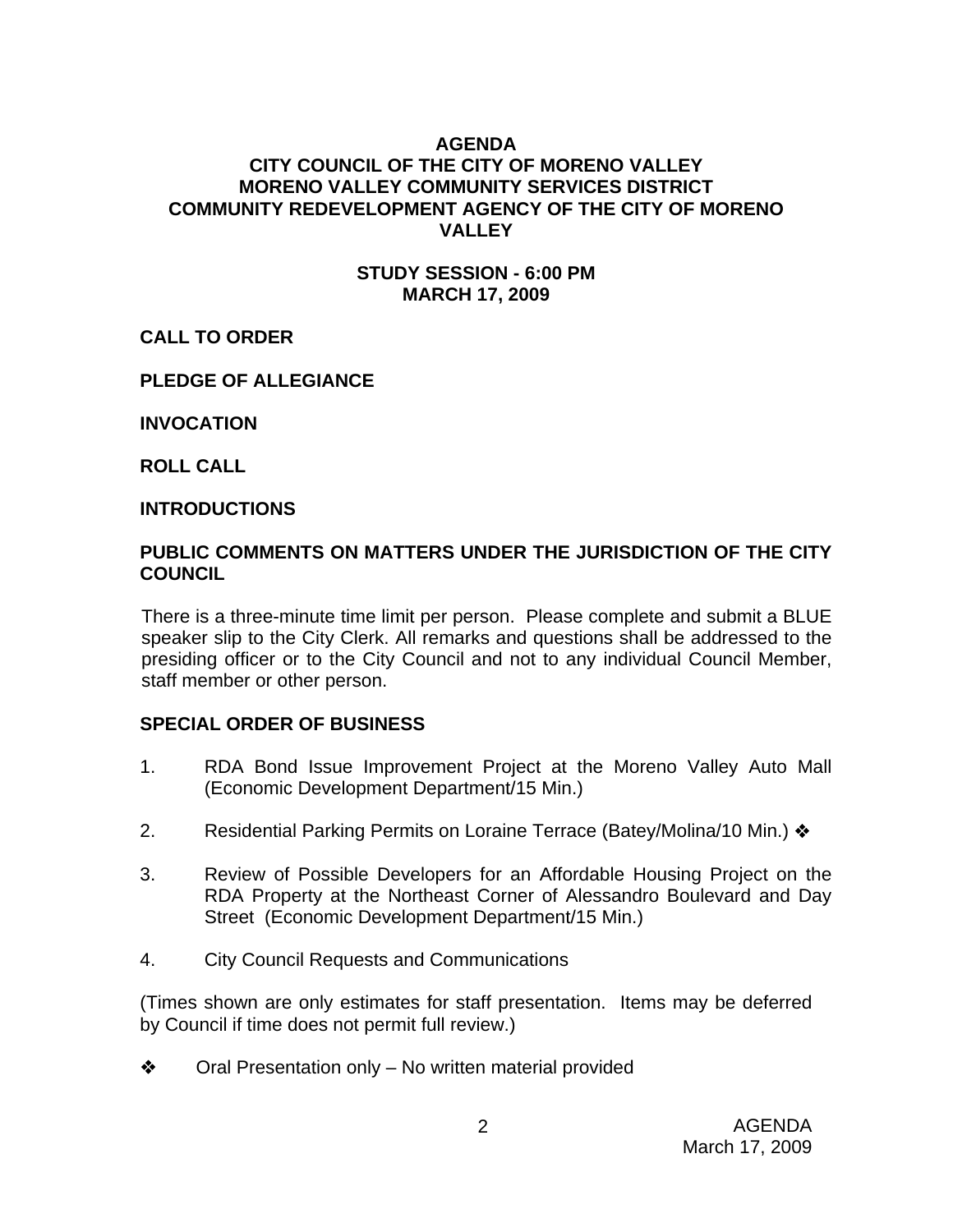**\*Materials related to an item on this Agenda submitted to the City Council/Community Services District/Community Redevelopment Agency after distribution of the agenda packet are available for public inspection in the City Clerk's office at 14177 Frederick Street during normal business hours.**